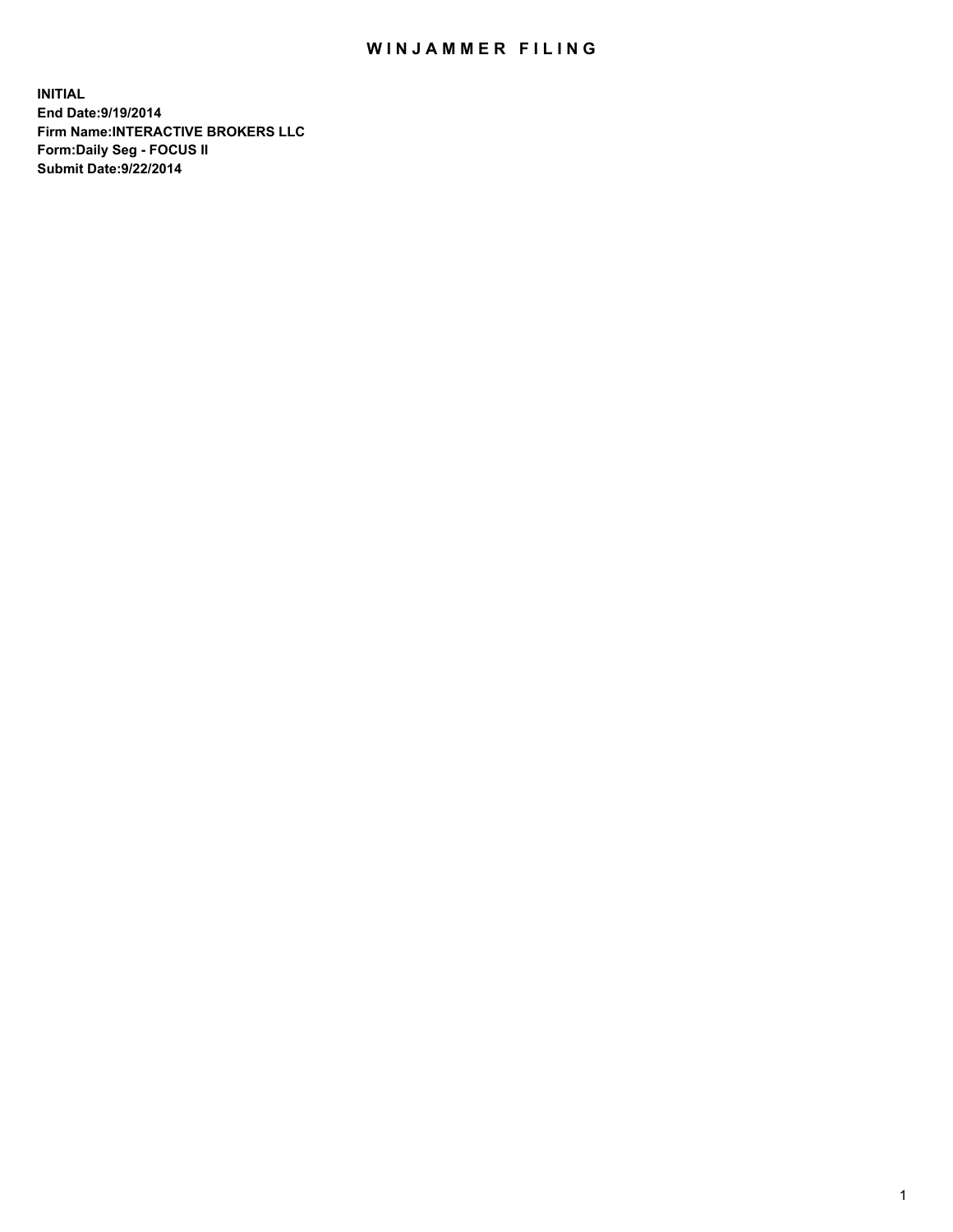## **INITIAL End Date:9/19/2014 Firm Name:INTERACTIVE BROKERS LLC Form:Daily Seg - FOCUS II Submit Date:9/22/2014 Daily Segregation - Cover Page**

| Name of Company<br><b>Contact Name</b><br><b>Contact Phone Number</b><br><b>Contact Email Address</b>                                                                                                                                                                                                                          | <b>INTERACTIVE BROKERS LLC</b><br><b>Michael Ellman</b><br>203-422-8926<br>mellman@interactivebrokers.co<br>$m$ |
|--------------------------------------------------------------------------------------------------------------------------------------------------------------------------------------------------------------------------------------------------------------------------------------------------------------------------------|-----------------------------------------------------------------------------------------------------------------|
| FCM's Customer Segregated Funds Residual Interest Target (choose one):<br>a. Minimum dollar amount: ; or<br>b. Minimum percentage of customer segregated funds required:% ; or<br>c. Dollar amount range between: and; or<br>d. Percentage range of customer segregated funds required between:% and%.                         | <u>0</u><br><u>0</u><br>155,000,000 245,000,000<br>0 <sub>0</sub>                                               |
| FCM's Customer Secured Amount Funds Residual Interest Target (choose one):<br>a. Minimum dollar amount: ; or<br>b. Minimum percentage of customer secured funds required:% ; or<br>c. Dollar amount range between: and; or<br>d. Percentage range of customer secured funds required between:% and%.                           | <u>0</u><br>0<br>80,000,000 120,000,000<br>0 <sub>0</sub>                                                       |
| FCM's Cleared Swaps Customer Collateral Residual Interest Target (choose one):<br>a. Minimum dollar amount: ; or<br>b. Minimum percentage of cleared swaps customer collateral required:% ; or<br>c. Dollar amount range between: and; or<br>d. Percentage range of cleared swaps customer collateral required between:% and%. | $\overline{\mathbf{0}}$<br>$\underline{\mathbf{0}}$<br>0 <sub>0</sub><br>0 <sub>0</sub>                         |
| Current ANC:on<br><b>Broker Dealer Minimum</b><br>Debit/Deficit - CustomersCurrent AmountGross Amount<br>Domestic Debit/Deficit<br>Foreign Debit/Deficit                                                                                                                                                                       | 2,294,241,906 19-SEP-2014<br>370,993,309<br>3,323,006<br>2,475,4030                                             |
| Debit/Deficit - Non CustomersCurrent AmountGross Amount<br>Domestic Debit/Deficit<br>Foreign Debit/Deficit<br>Proprietary Profit/Loss<br>Domestic Profit/Loss<br>Foreign Profit/Loss                                                                                                                                           | 0 <sub>0</sub><br>00<br><u>0</u><br><u>0</u>                                                                    |
| Proprietary Open Trade Equity<br>Domestic OTE<br>Foreign OTE<br><b>SPAN</b><br><b>Customer SPAN Calculation</b>                                                                                                                                                                                                                | <u>0</u><br><u>0</u><br>1,108,987,066                                                                           |
| Non-Customer SPAN Calcualation<br><b>Proprietary Capital Charges</b><br>Minimum Dollar Amount Requirement<br>Other NFA Dollar Amount Requirement                                                                                                                                                                               | 13,928,987<br><u>0</u><br>20,000,000 [7465]<br>21,630,183 [7475]                                                |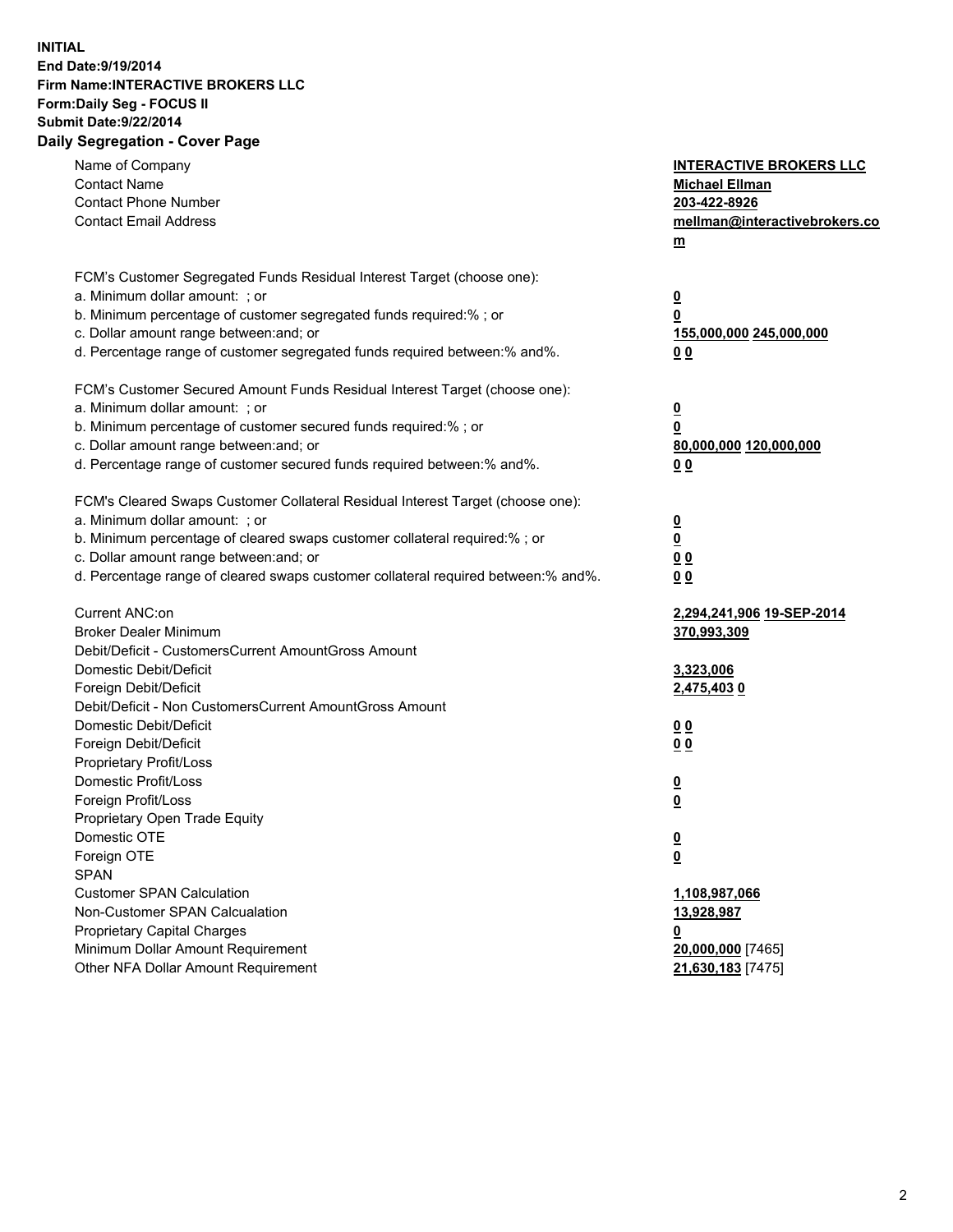## **INITIAL End Date:9/19/2014 Firm Name:INTERACTIVE BROKERS LLC Form:Daily Seg - FOCUS II Submit Date:9/22/2014 Daily Segregation - Secured Amounts**

|                | Dany Oogregation - Oecarea Amounts                                                          |                                   |
|----------------|---------------------------------------------------------------------------------------------|-----------------------------------|
|                | Foreign Futures and Foreign Options Secured Amounts                                         |                                   |
|                | Amount required to be set aside pursuant to law, rule or regulation of a foreign            | $0$ [7305]                        |
|                | government or a rule of a self-regulatory organization authorized thereunder                |                                   |
| 1.             | Net ledger balance - Foreign Futures and Foreign Option Trading - All Customers             |                                   |
|                | A. Cash                                                                                     | 294,631,542 [7315]                |
|                | B. Securities (at market)                                                                   | $0$ [7317]                        |
| 2.             | Net unrealized profit (loss) in open futures contracts traded on a foreign board of trade   | 7,610,178 [7325]                  |
| 3.             | Exchange traded options                                                                     |                                   |
|                | a. Market value of open option contracts purchased on a foreign board of trade              | 123,907 [7335]                    |
|                | b. Market value of open contracts granted (sold) on a foreign board of trade                | -408,277 [7337]                   |
| 4.             | Net equity (deficit) (add lines 1.2. and 3.)                                                | 301,957,350 [7345]                |
| 5.             | Account liquidating to a deficit and account with a debit balances - gross amount           | 2,475,403 [7351]                  |
|                | Less: amount offset by customer owned securities                                            | 0 [7352] 2,475,403 [7354]         |
| 6.             | Amount required to be set aside as the secured amount - Net Liquidating Equity              | 304,432,753 [7355]                |
|                | Method (add lines 4 and 5)                                                                  |                                   |
| 7.             | Greater of amount required to be set aside pursuant to foreign jurisdiction (above) or line | 304,432,753 [7360]                |
|                | 6.                                                                                          |                                   |
|                | FUNDS DEPOSITED IN SEPARATE REGULATION 30.7 ACCOUNTS                                        |                                   |
| $\mathbf{1}$ . | Cash in banks                                                                               |                                   |
|                | A. Banks located in the United States                                                       | 331,334,092 [7500]                |
|                | B. Other banks qualified under Regulation 30.7                                              | 0 [7520] 331,334,092 [7530]       |
| 2.             | Securities                                                                                  |                                   |
|                | A. In safekeeping with banks located in the United States                                   | $0$ [7540]                        |
|                | B. In safekeeping with other banks qualified under Regulation 30.7                          | 0 [7560] 0 [7570]                 |
| 3.             | Equities with registered futures commission merchants                                       |                                   |
|                | A. Cash                                                                                     | $0$ [7580]                        |
|                | <b>B.</b> Securities                                                                        | $0$ [7590]                        |
|                | C. Unrealized gain (loss) on open futures contracts                                         | $0$ [7600]                        |
|                | D. Value of long option contracts                                                           | $0$ [7610]                        |
|                | E. Value of short option contracts                                                          | 0 [7615] 0 [7620]                 |
| 4.             | Amounts held by clearing organizations of foreign boards of trade                           |                                   |
|                | A. Cash                                                                                     | $0$ [7640]                        |
|                | <b>B.</b> Securities                                                                        | $0$ [7650]                        |
|                | C. Amount due to (from) clearing organization - daily variation                             | $0$ [7660]                        |
|                | D. Value of long option contracts                                                           | $0$ [7670]                        |
|                | E. Value of short option contracts                                                          | 0 [7675] 0 [7680]                 |
| 5.             | Amounts held by members of foreign boards of trade                                          |                                   |
|                | A. Cash                                                                                     | 71,030,545 [7700]                 |
|                | <b>B.</b> Securities                                                                        | $0$ [7710]                        |
|                | C. Unrealized gain (loss) on open futures contracts                                         | 5,704,318 [7720]                  |
|                | D. Value of long option contracts                                                           | 123,912 [7730]                    |
|                | E. Value of short option contracts                                                          | -408,294 [7735] 76,450,481 [7740] |
| 6.             | Amounts with other depositories designated by a foreign board of trade                      | 0 [7760]                          |
| 7.             | Segregated funds on hand                                                                    | $0$ [7765]                        |
| 8.             | Total funds in separate section 30.7 accounts                                               | 407,784,573 [7770]                |
| 9.             | Excess (deficiency) Set Aside for Secured Amount (subtract line 7 Secured Statement         | 103,351,820 [7380]                |
|                | Page 1 from Line 8)                                                                         |                                   |
| 10.            | Management Target Amount for Excess funds in separate section 30.7 accounts                 | 80,000,000 [7780]                 |
| 11.            | Excess (deficiency) funds in separate 30.7 accounts over (under) Management Target          | 23,351,820 [7785]                 |
|                |                                                                                             |                                   |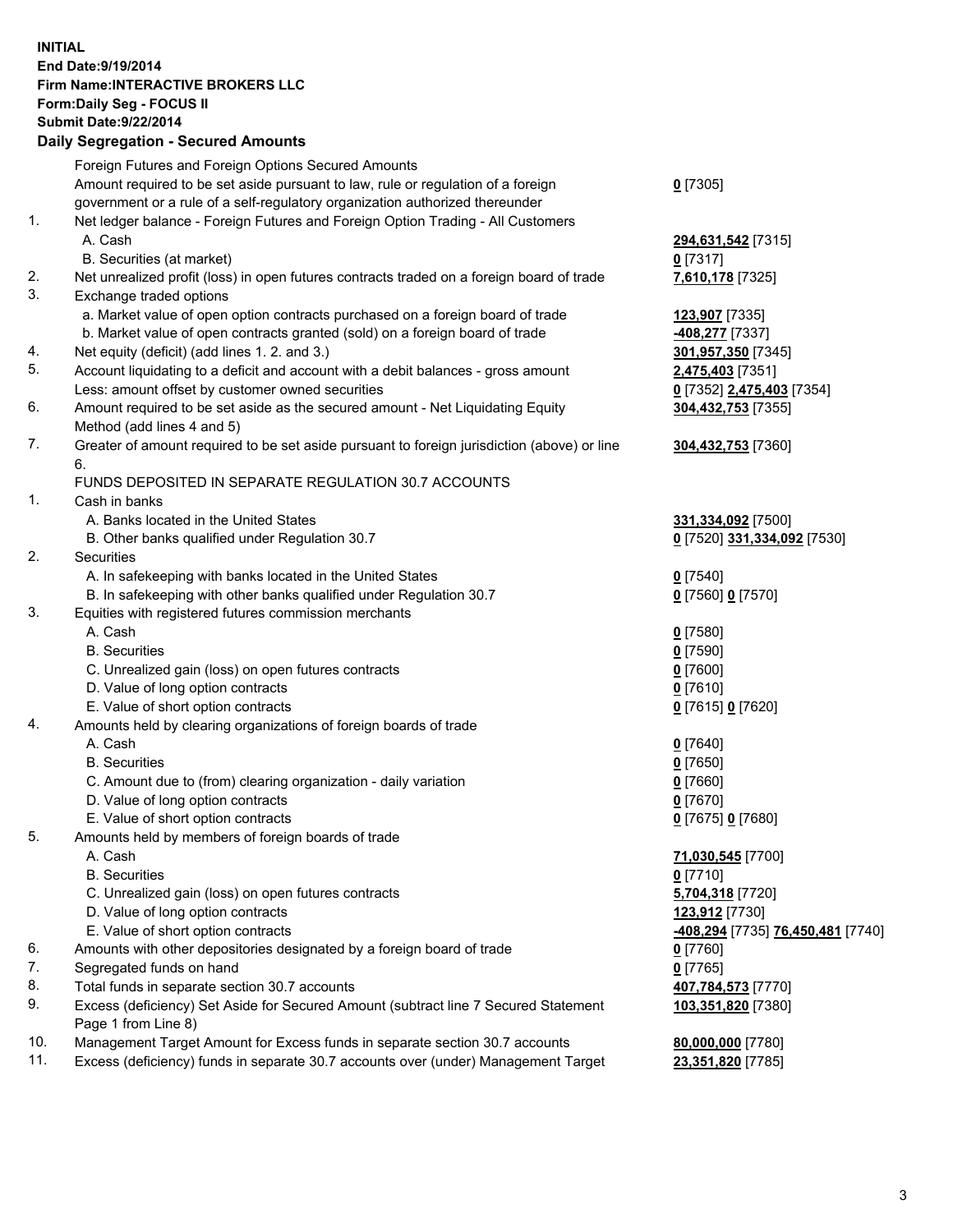**INITIAL End Date:9/19/2014 Firm Name:INTERACTIVE BROKERS LLC Form:Daily Seg - FOCUS II Submit Date:9/22/2014 Daily Segregation - Segregation Statement** SEGREGATION REQUIREMENTS(Section 4d(2) of the CEAct) 1. Net ledger balance A. Cash **2,388,497,094** [7010] B. Securities (at market) **0** [7020] 2. Net unrealized profit (loss) in open futures contracts traded on a contract market **-36,417,863** [7030] 3. Exchange traded options A. Add market value of open option contracts purchased on a contract market **112,199,957** [7032] B. Deduct market value of open option contracts granted (sold) on a contract market **-157,930,520** [7033] 4. Net equity (deficit) (add lines 1, 2 and 3) **2,306,348,668** [7040] 5. Accounts liquidating to a deficit and accounts with debit balances - gross amount **3,323,006** [7045] Less: amount offset by customer securities **0** [7047] **3,323,006** [7050] 6. Amount required to be segregated (add lines 4 and 5) **2,309,671,674** [7060] FUNDS IN SEGREGATED ACCOUNTS 7. Deposited in segregated funds bank accounts A. Cash **403,819,586** [7070] B. Securities representing investments of customers' funds (at market) **1,106,847,242** [7080] C. Securities held for particular customers or option customers in lieu of cash (at market) **0** [7090] 8. Margins on deposit with derivatives clearing organizations of contract markets A. Cash **11,128,547** [7100] B. Securities representing investments of customers' funds (at market) **113,519,034** [7110] C. Securities held for particular customers or option customers in lieu of cash (at market) **0** [7120] 9. Net settlement from (to) derivatives clearing organizations of contract markets **753,046** [7130] 10. Exchange traded options A. Value of open long option contracts **1,432,986** [7132] B. Value of open short option contracts **-2,782,349** [7133] 11. Net equities with other FCMs A. Net liquidating equity **-36,886,702** [7140] B. Securities representing investments of customers' funds (at market) **959,948,438** [7160] C. Securities held for particular customers or option customers in lieu of cash (at market) **0** [7170] 12. Segregated funds on hand **0** [7150] 13. Total amount in segregation (add lines 7 through 12) **2,557,779,828** [7180] 14. Excess (deficiency) funds in segregation (subtract line 6 from line 13) **248,108,154** [7190] 15. Management Target Amount for Excess funds in segregation **155,000,000** [7194]

16. Excess (deficiency) funds in segregation over (under) Management Target Amount Excess

**93,108,154** [7198]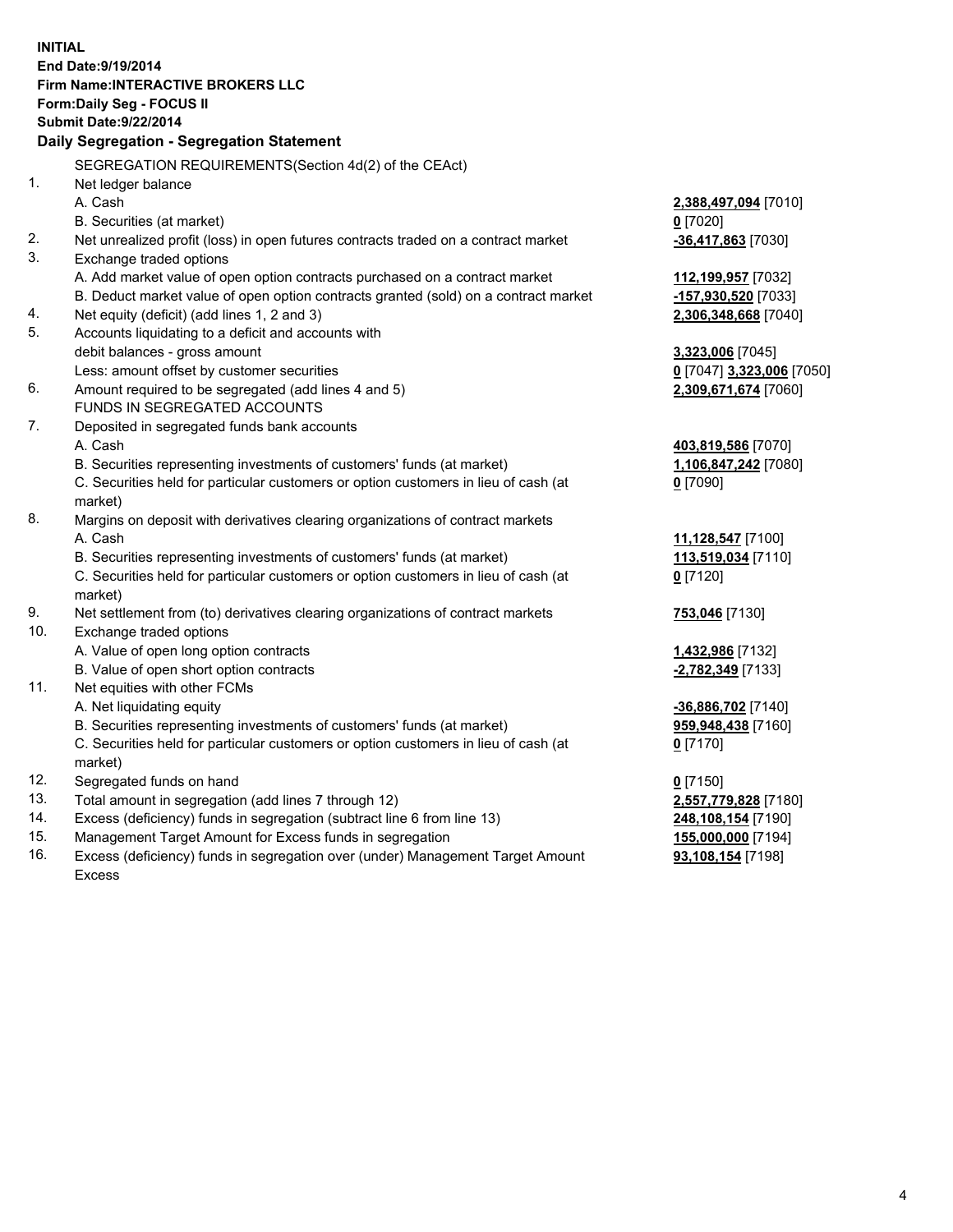## **INITIAL End Date:9/19/2014 Firm Name:INTERACTIVE BROKERS LLC Form:Daily Seg - FOCUS II Submit Date:9/22/2014 Daily Segregation - Supplemental**

| $\blacksquare$               | Total gross margin deficiencies - Segregated Funds Origin                              | 682,165 [9100] |
|------------------------------|----------------------------------------------------------------------------------------|----------------|
| $\blacksquare$               | Total gross margin deficiencies - Secured Funds Origin                                 | 21,597 [9101]  |
| $\blacksquare$               | Total gross margin deficiencies - Cleared Swaps Customer Collateral Funds Origin       | $0$ [9102]     |
| $\blacksquare$               | Total gross margin deficiencies - Noncustomer and Proprietary Accounts Origin          | $0$ [9103]     |
| $\blacksquare$               | Total number of accounts contributing to total gross margin deficiencies - Segregated  | 15 [9104]      |
|                              | Funds Origin                                                                           |                |
| $\blacksquare$               | Total number of accounts contributing to total gross margin deficiencies - Secured     | 1 [9105]       |
|                              | <b>Funds Origin</b>                                                                    |                |
| $\blacksquare$               | Total number of accounts contributing to the total gross margin deficiencies - Cleared | $0$ [9106]     |
|                              | Swaps Customer Collateral Funds Origin                                                 |                |
| $\qquad \qquad \blacksquare$ | Total number of accounts contributing to the total gross margin deficiencies -         | $0$ [9107]     |
|                              | Noncustomer and Proprietary Accounts Origin                                            |                |
| $\qquad \qquad \blacksquare$ | Upload a copy of the firm's daily margin report the FCM uses to issue margin calls     |                |
|                              | which corresponds with the reporting date.                                             |                |

09.19.2014 Commodity Margin Deficiency Report.xls